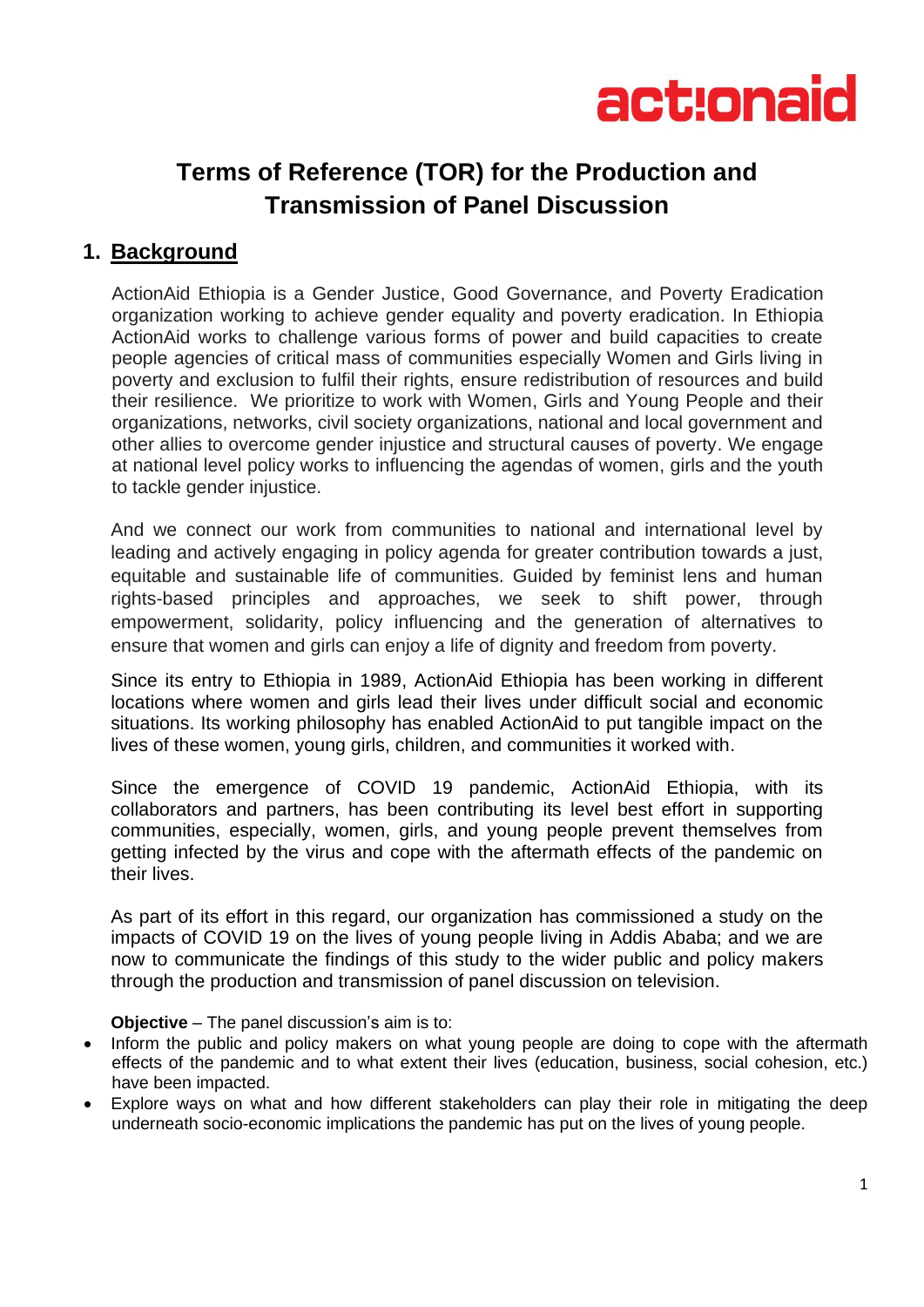This TOR is, therefore, a call for a locally and legally registered television station in Ethiopia to produce and transmit a panel discussion on the above stated agenda.

#### *I. Description of the services to be provided*  **The television station will:**

- 1. Use the research report and its findings ActionAid Ethiopia has commissioned to facilitate the panel discussion
- 2. Assign an experienced panel facilitator to moderate the panel discussion.
- 3. Record the panel discussion in its studio and make a final production of 20-30 minutes' transmission
- 4. Transmit the final production on one of weekdays/weekends evenings (the tv company should clearly indicate the price for different timing packages)
- 5. Submit the master copy the panel discussion (both raw record and the final/abridged one).

### **ActionAid Ethiopia will:**

- 1. Provide the Research Report and other relevant resource materials to the moderator of the tv station
- 2. Invite resource persons (a maximum of five) for the panel discussion.

#### **II. Timeline**

The panel discussion will need to be produced and aired before 3<sup>rd</sup> week of August 2021.

#### **III. Scope**

The panel will cover topics on COVID 19, the socio-economic situation of Ethiopia in general with emphasis on young people (taking the case of young people in Addis Ababa as an example), young people organizations and their pivotal role in this regard, policy issues related with young people, gender responsive public service, and other related issues.

The panel discussion will take place in Addis Ababa, the final edition will be 20-30 minutes long.

The panel discussion will focus but not limited on:

- the socio economic and overall status of young people, particularly young women, in Ethiopia
- the impact of COVID-19 on their lives
- potentials of the young, particularly of young women in advocating for policy changes

A maximum of five resource persons will participate in the panel

#### *IV. Deliverables by the television station:*

- *-* Produce the panel discussion
- *-* Finalize the production in consultation with ActionAid Ethiopia's focal person before transmission
- *-* Transmit the final version after consorted agreement from ActionAid Ethiopia.
- Full version of the recorded panel discussion
- *-* Final version of the transmitted panel discussion

#### *Company's Qualification & Experience*

The tv station should be a company that has been in the television media industry at least for the last five years